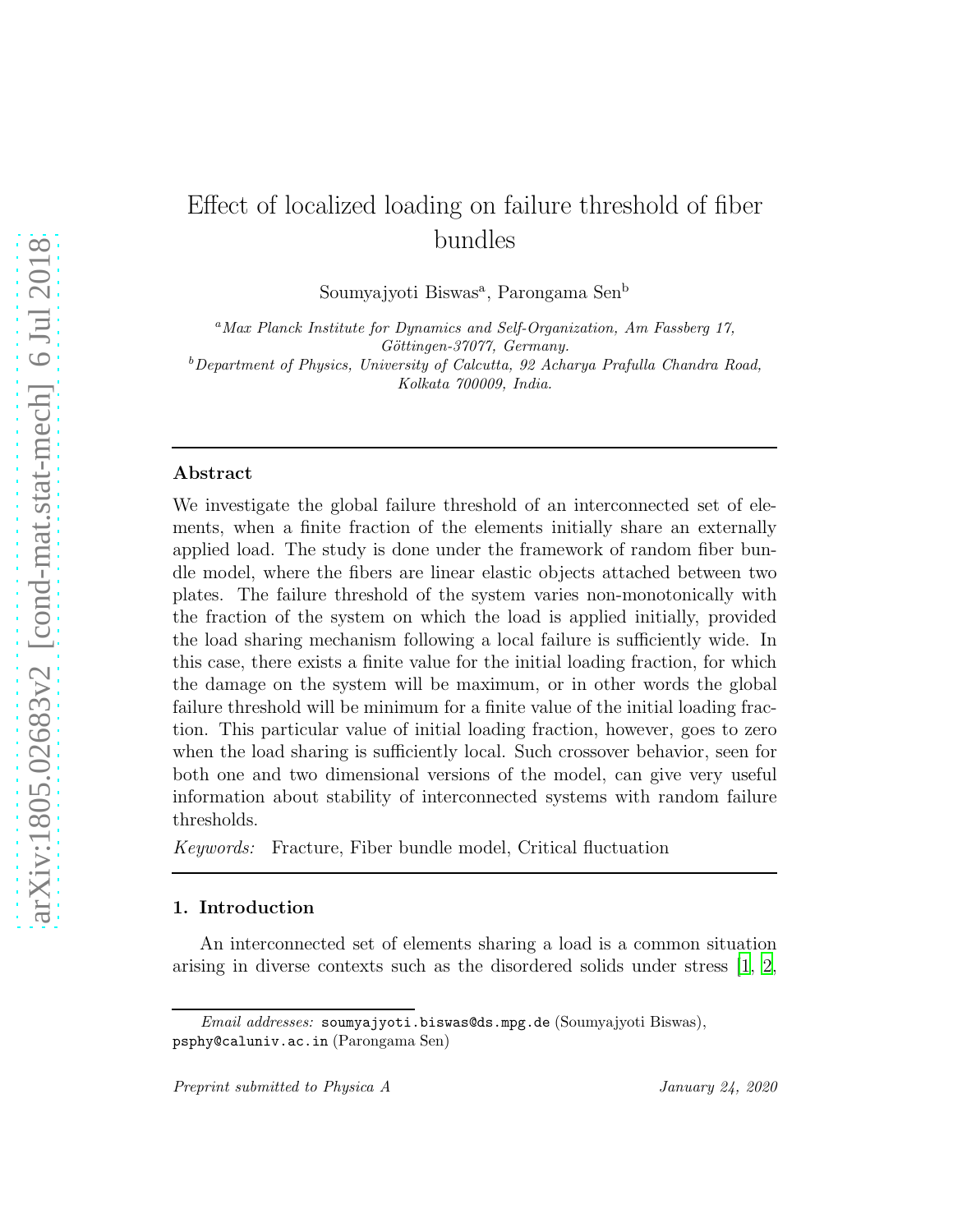[3,](#page-13-2) [4,](#page-13-3) [5](#page-13-4), [6](#page-13-5)], grids carrying current [\[7](#page-13-6), [8](#page-13-7)], network of computers sharing a task, network of roads carrying traffic [\[9,](#page-14-0) [10\]](#page-14-1) etc. The catastrophic failure point in such systems, while mostly an undesirable situation, is a crucial factor in fixing the operating points and thereby limiting the resources and functionality of the relevant systems. A set of elements, or fibers, having random failure thresholds and fixed between two rigid plates, is a prototype model to study the breakdown properties of a broad category of systems such as these, under simplifying yet informative assumptions.

The so called fiber bundle model was introduced in the textile industry [\[11\]](#page-14-2) to model the strength distributions of cloths. Since then it has found wide spread applications in systems with varying degree of complexities that still has the underlying basic dynamics of threshold activated breakdown [\[12\]](#page-14-3). While the individual fibers are often assumed to have a linear stress-strain relation with an irreversible breakdown beyond a threshold, the overall response of the system is non-linear. Depending upon the distribution function of the individual failure thresholds and the range of load redistribution following a local failure, the system can show nucleation driven extreme statistics to random percolative failure through avalanche dynamics [\[13,](#page-14-4) [14](#page-14-5), [15](#page-14-6), [16\]](#page-14-7). The system size dependence of these response statistics, limiting cases of very strong or weak disorders in the system and the range of load sharing etc are some of the important questions that are still being actively investigated [\[16,](#page-14-7) [17,](#page-14-8) [18\]](#page-14-9).

In this work, however, we look back at the prediction of failure threshold under a constant total load, the original question of the model. In most studies, the application of the initial load in fiber bundles is uniform. Under that condition, the catastrophic failure threshold and its system size dependence are well studied and understood [\[19](#page-14-10), [20](#page-14-11)]. However, much less attention was paid to the systems where the loading may not be uniform at the outset (see e.g. [\[21\]](#page-14-12)). This is, however, a very common situation that can arise in all the examples mentioned above. For example, going back to the origin of the model, a constant load can either be applied uniformly on the lower plate supported by the fibers or can be distributed between a series of loading points. In power grids the loading is known to be non-uniform (see e.g. [\[22\]](#page-14-13)), similar situation is true for traffics on the road, computer network with redundancies and so on. Such non-uniformity of the initial loading can have very significant effect on the global failure threshold of the system. Here we show how the failure threshold, or the overall load carrying capacity of the system, varies with the fraction of system where the load is initially applied.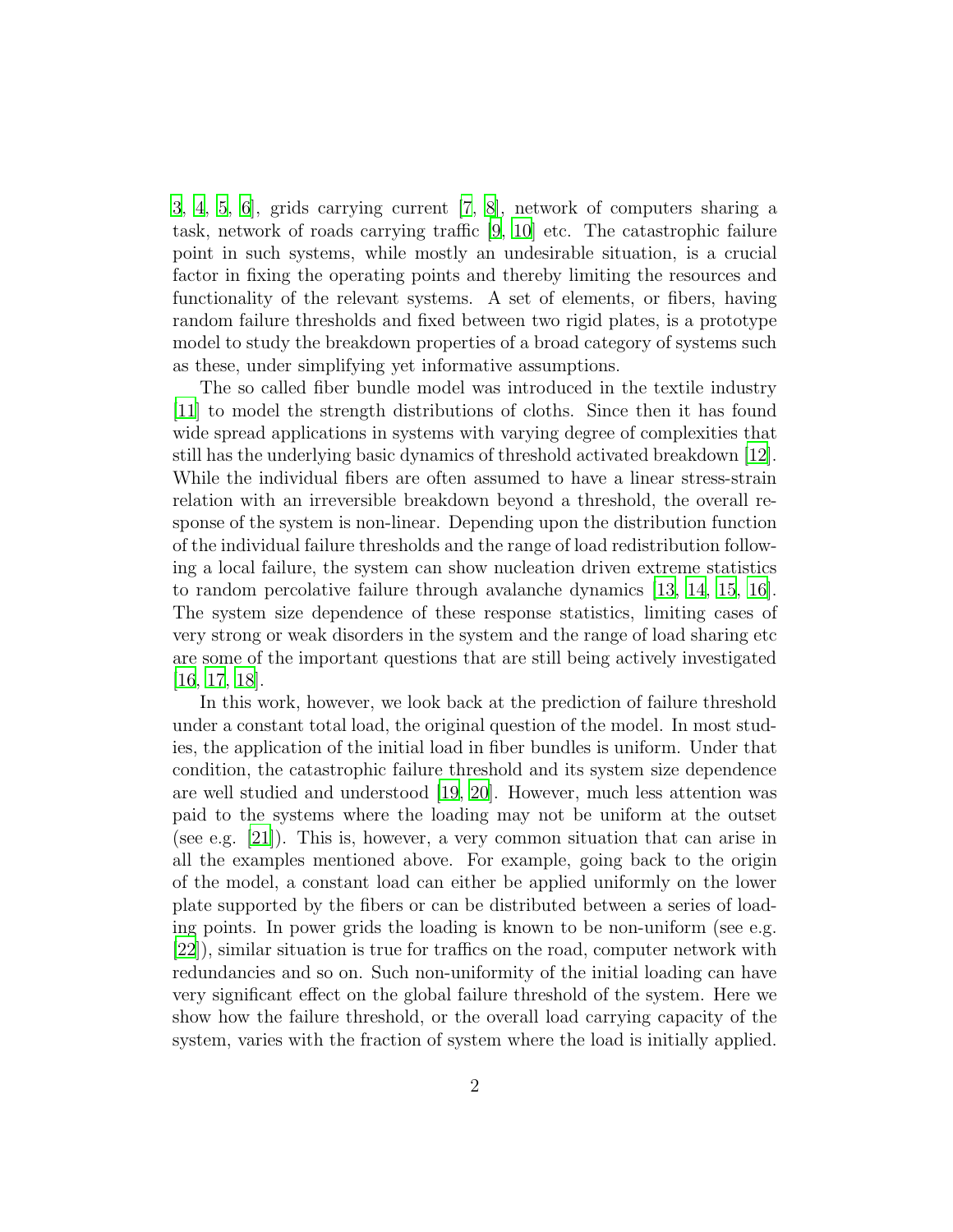Interestingly, we find the variation to be non-monotonic. This implies that in case of partial loading, certain fractions are to be avoided if the goal is to increase the overall failure thresholds. In other cases, where fracturing is desirable (e.g. hydraulic fracture in oil extraction), such fractions are to be targeted to achieve maximum fracture.

In the following, we first investigate the fiber bundle model in the mean field limit, where the initial loads are applied to a finite fraction of the system. Even in this simple limit, we see that given a fixed total load, the damage on the system is maximum when a finite fraction (between  $1/N$ , N being the system size, and 1) of it bears the initial load. In other words, the failure threshold is minimum for that fraction. This point of minimum threshold is special and has different scaling of the fluctuation of the critical load than in other points both above and below this fraction. The mean field limit has some analytical tractability and hence can bring some insights to the dynamics. We then go over to the more realistic situations of having a finite compliance of the bottom plate [\[23\]](#page-14-14), or in other words a power law load sharing in the system [\[24,](#page-14-15) [25\]](#page-14-16), following a local breakdown. This is done for both the one dimensional and two dimensional versions of the model. In both cases, for sufficiently wide load redistribution rule, we recover the nonmonotonicity of the damage fraction (and of the critical threshold), which is retained up to certain degree of load redistribution range. For very localized load redistribution, however, this non monotonicity vanishes and failure threshold becomes a monotonically increasing function of the initially loaded fraction.

## 2. Model

In its original form, the fiber bundle model is viewed as a set of N fibers fixed between two plates. The plates are either pulled apart (strain controlled dynamics) or a fixed load is attached to the bottom plate (stress controlled dynamics). The individual fibers are linear elastic and each of them can fail irreversibly once their failure thresholds are exceeded. The failure thresholds  $\sigma_{th}^{i}$  are drawn randomly from some probability distribution. Once a fiber fails, its share of load is then redistributed among the remaining intact fibers. The collective behavior of the system is surprisingly rich. It depends mainly on the properties of the distribution function the failure thresholds are chosen from and the way in which the load is shared between the remaining intact fibers. In this work, we will use a uniform threshold distribution between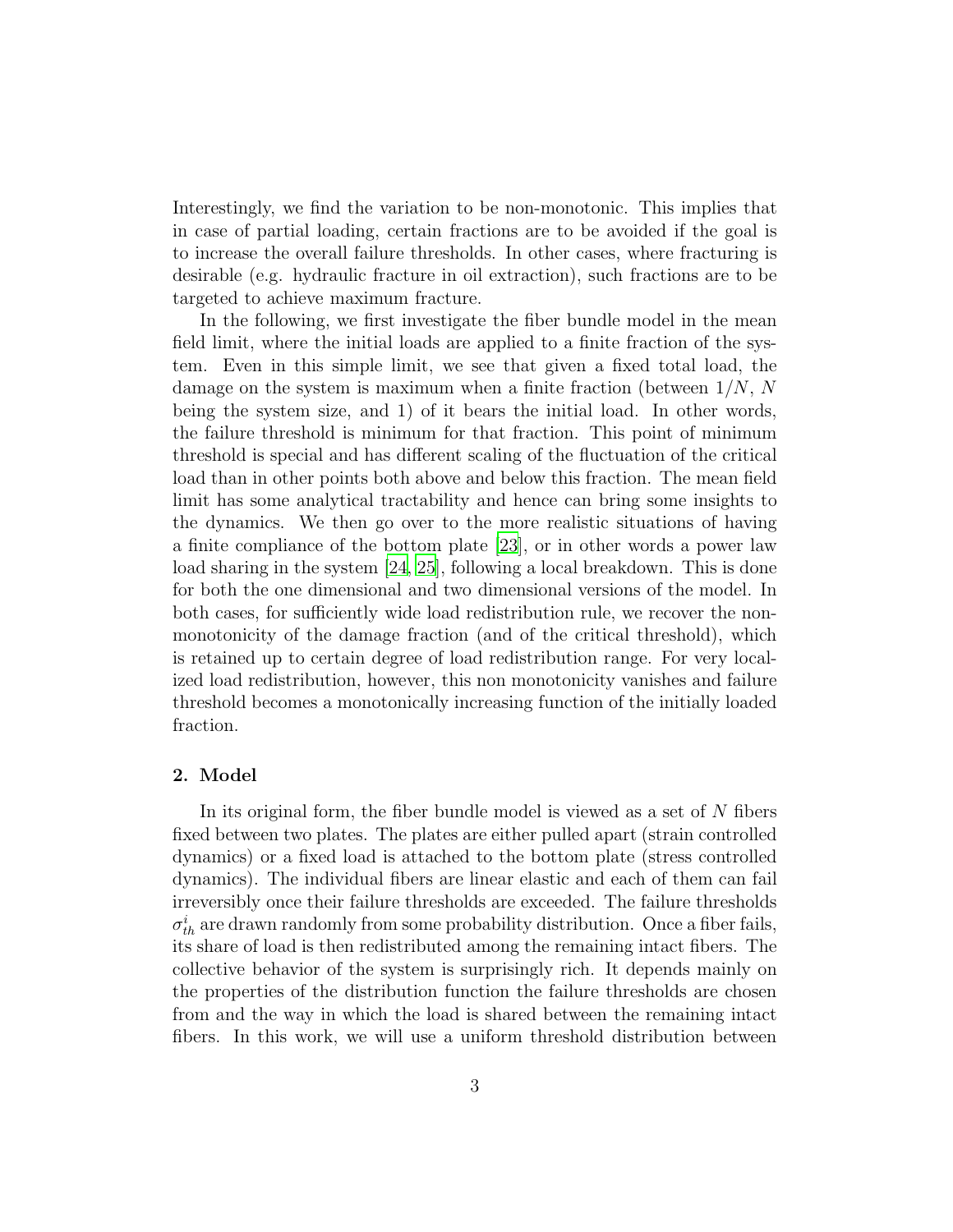$[0:1]$ . The load sharing mechanism will be varied. Specifically, we will study the mean field limit, where the load of a failed fiber is shared equally between all remaining intact fibers, and also the power law load sharing, where a fiber at site r will have a load share proportional to  $1/|r-r'|^{\alpha}$  when a fiber at site r' fails. Of course, the limit  $\alpha \to 0$  is the mean field limit and  $\alpha \to \infty$ is completely local load sharing limit. In practice, depending on the spatial dimension of the problem, which is either one or two here, there is crossover value  $\alpha^*$  for which the behavior of the model crosses over from mean field to local load sharing limit.

The crucial difference in this work is that the load is initially applied to p fraction of the fibers. The subsequent dynamics in the simulation is the same as is usually followed in fiber bundle models i.e. the fibers having failure thresholds below the applied load on it are broken, the load carried by those fibers are then redistributed on the remaining surviving fibers depending on their distance from the broken fibers in case of power law load redistributions mentioned above or uniformly on all the fibers in case of mean field. The redistribution can trigger further breaking of the fibers and so on. For a given total load on the whole system, the system can either be stable in a state where all the surviving fibers carry a load below their respective thresholds or all the fibers are broken. The critical load for which the system just survives complete breakdown, is the critical point of the system. The simple modification of applying the load to a finite fraction of fibers initially, however, has a profound effect on the dynamics, stability and critical fluctuations of the system, which we shall investigate in the following for the mean field and both one and two dimensional cases with power law load sharing.

## 3. Results

# *3.1. Mean field model*

We begin with the simplest case of the mean field version of the model, where following the failure of one fiber, the load carried by that fiber is uniformly redistributed among all the other remaining fibers. Now, if we assume p fraction of the system is initially loaded with q load per fiber each, then the total load on the system is  $pqN$ . In Fig. [1\(](#page-4-0)a) we plot the fraction of surviving fibers, with p and  $pq$ , i.e. going horizontally, the plot shows the fraction of fibers surviving for a given applied load when the initial loading fraction is varied. The dark-shaded region in the plot is where all the fibers have broken. Separating that region is the critical line, which shows a dip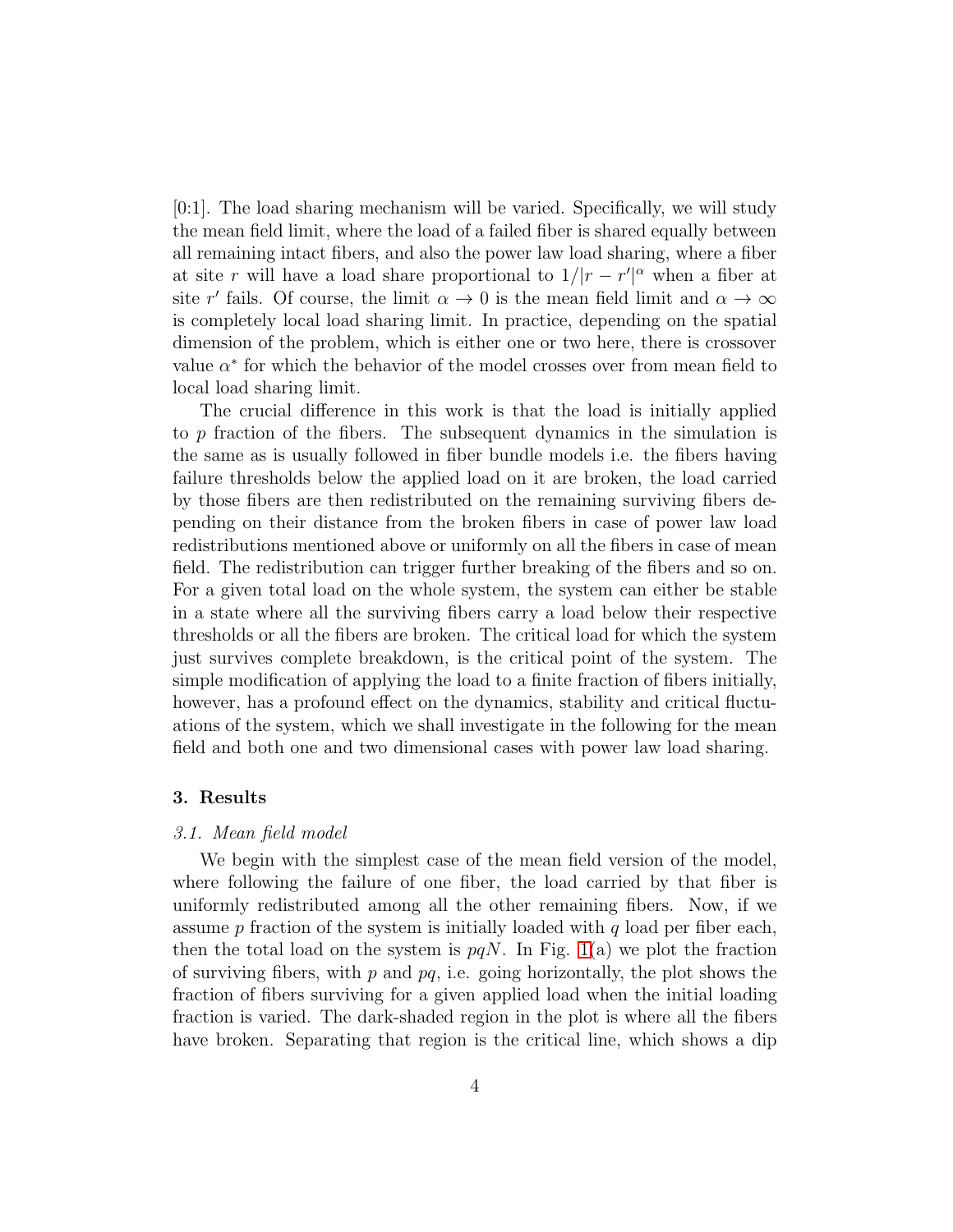

<span id="page-4-0"></span>Figure 1: The surviving fraction of fibers are shown in (a) as a function of fraction of system loaded  $(p)$  and total load on the system  $(pq)$ . The critical line (between the light and dark shaded regions), beyond which no fiber survives, is non-monotonic with  $p$ . The right hand sides figures (b-d) show the order of breaking of the fibers, when they are arranged in the ascending order of their failure thresholds and the system is critically overloaded. The entire system is represented by surviving (white) broken (black) fibers as a function of the number of load redistribution steps  $(\tau)$ . From top to bottom (b,c,d), the values of  $p$  are 1.0, 0.6 and 0.2.

for  $p^* \approx 0.3$ . The two limiting cases,  $p \to 0$  and  $p \to 1$  both show the usual critical force  $\sigma_c = 1/4$ . While the  $p = 1$  limit is well known, for  $p \to 0(1/N)$ , the entire load is concentrated in one fiber, forcing it to break and the total force is now uniformly redistributed among the rest  $N-1$  fibers. Hence the critical load here is only different from  $p = 1$  limit by an order  $1/N$ correction.

In fact, the part  $p < p^*$  can be understood by extending the above logic. When  $p$  is small, the initial load per fiber value is large, making sure every fiber that had the initial load, breaks. In that case, the total load  $pq$  is uniformly redistributed on  $1 - p$  remaining unloaded fraction. This is as if the usual uniform loading case, with a reduced system size  $(1 - p)N$ . The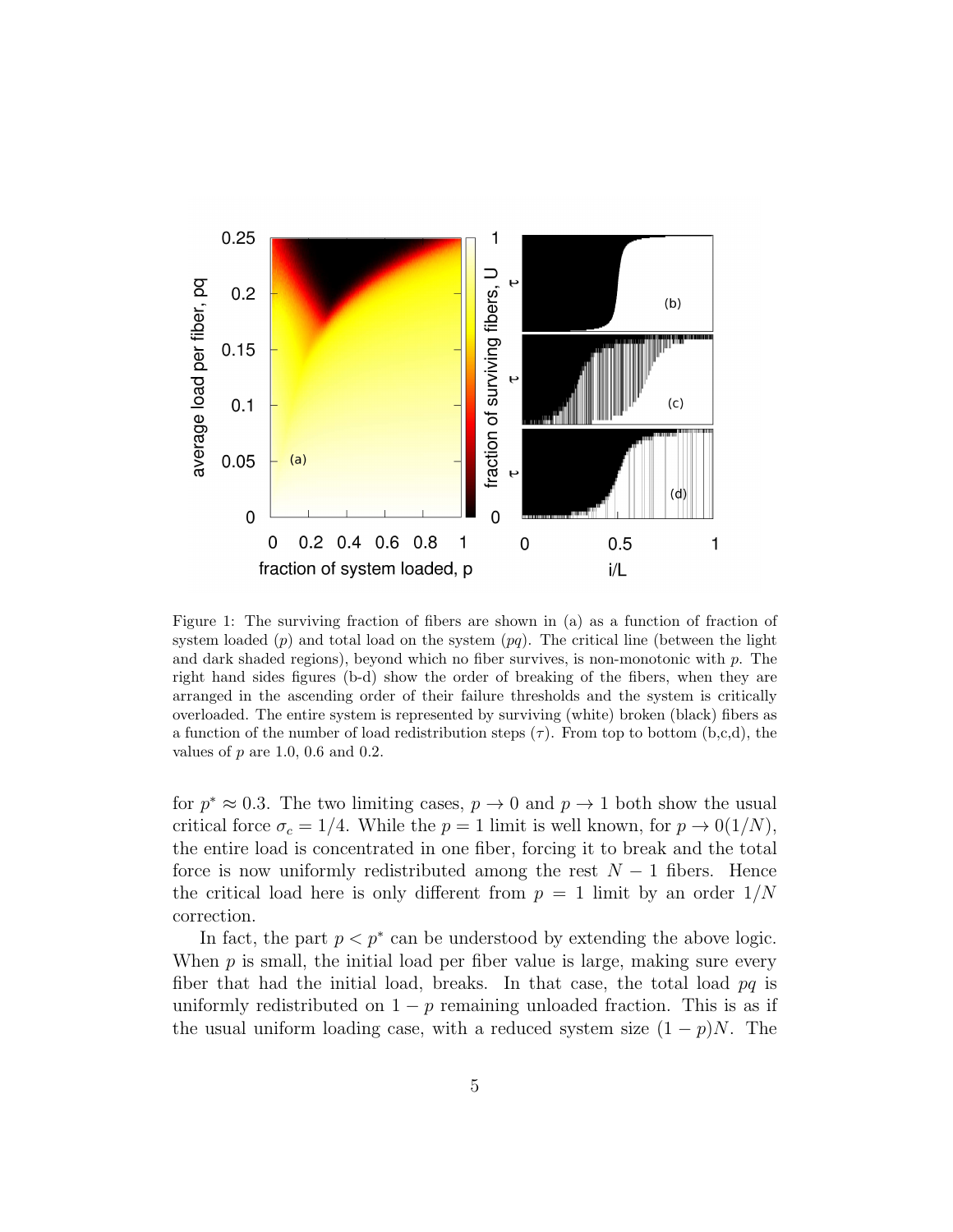

<span id="page-5-0"></span>Figure 2: The critical load is plotted as a function of the fraction of initially loaded fibers  $p$  when the threshold distributions of the fibers are Gaussian and triangular, with center at 0.5. The non-monotonic variation of the critical load is seen, like in the case of uniform threshold distribution mentioned above.

phase boundary is, therefore,

$$
\frac{p_c q_c}{1 - p_c} = \frac{1}{4},\tag{1}
$$

giving,  $4p_cq_c = 1 - p$ , which the equation for the left part of the phase boundary. Now, this logic can be valid to the point where all initially loaded fibers break i.e.  $q_c \geq 1$ , giving  $p^* = 1/5$ . However, this is a rather strict condition for  $p^*$ , as the initially loaded system could also break in subsequent steps of redistribution. This is a lower bound for  $p^*$ . The estimate for  $p^*$ from simulations is slightly higher. For this region  $(0 < p < p^*)$ , the order of breaking of the fibers is monotonic (except for the first step). The weaker fibers break first and the strongest fibers survive till the end (see Fig. [1\(](#page-4-0)b-d)), which is also the case for usual fiber bundle model  $(p = 1)$ .

The point  $p = p^* \approx 0.3$  is special in the sense that the sequence of fibers breaking does not correspond to the sequence of their respective thresholds any more. This is because, some of the initially loaded strong fibers can sustain the first loading, but cannot support the subsequent redistributions. This effect is strongest at  $p = p^*$  and can therefore have consequences in the critical fluctuation of the dynamics, particularly the failure thresholds. We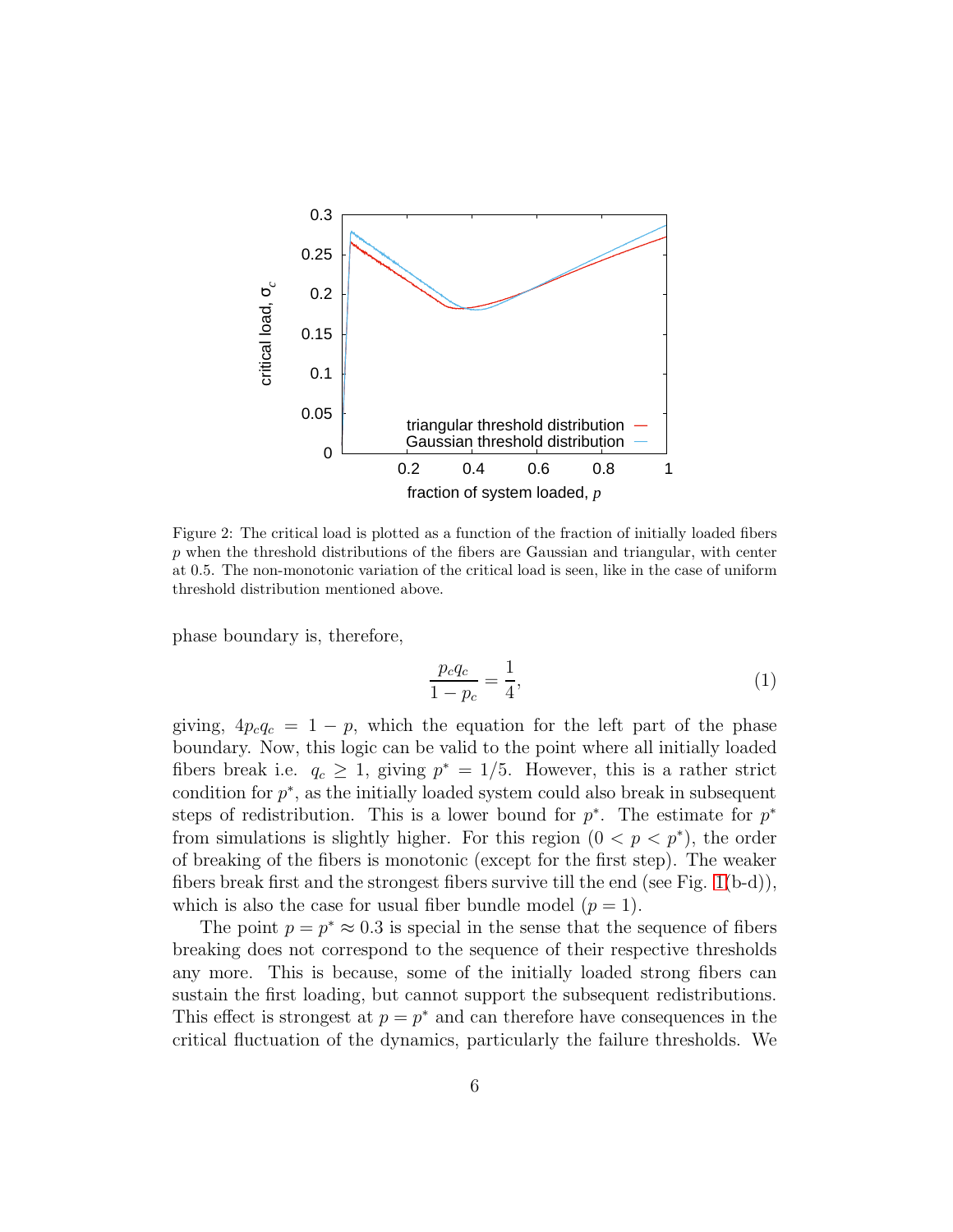

<span id="page-6-0"></span>Figure 3: The rms fluctuations of the critical load varies with system sizes for different values of p. For  $p = p^* \approx 0.3$  the scaling is significantly different (with exponent  $0.59 \pm 0.02$ ) than that for other values of p (exponent 0.5, exactly know in  $p = 1$  limit).

measured the fluctuation of the critical threshold  $\Delta \sigma_c = \langle (\sigma^{(x)} - \langle \sigma_c \rangle)^2 \rangle_x^{1/2}$ for different  $p$  values, where the angular brackets denote the average over ensemble and x is the ensemble index. While for all other p values  $\Delta \sigma_c \sim L^{0.5}$ , for  $p = p*, \Delta\sigma_c \sim L^{-0.59 \pm 0.02}$  for three orders of magnitude in the system sizes (see Fig. [3\)](#page-6-0).

For  $p^* < p < 1$ , the failure sequence is non-trivial. In this case, some of the stronger fibers may break before some of the weaker fibers, given that the stronger fibers received load initially but did not break. They are now breaking, because some of the weaker fibers have broken and that increases the load on them gradually. The basic point is that the fibers now are carrying loads close to their thresholds up to the point it breaks (load increment steps are rather small). This increases the "efficiency" of the system in a similar way seen in Ref. [\[27\]](#page-14-17). The non-monotonicity of the phase boundary is, therefore, a direct consequence of the non-uniformity of the initial loads. Again for  $p \approx 1$  we checked that the failure sequence is in the order of the individual thresholds.

To check if the non-monotonic variation of the critical load is independent of the threshold distribution, we have simulated the system for triangular and Gaussian distributions as well, both centered at 0.5. Unlike the other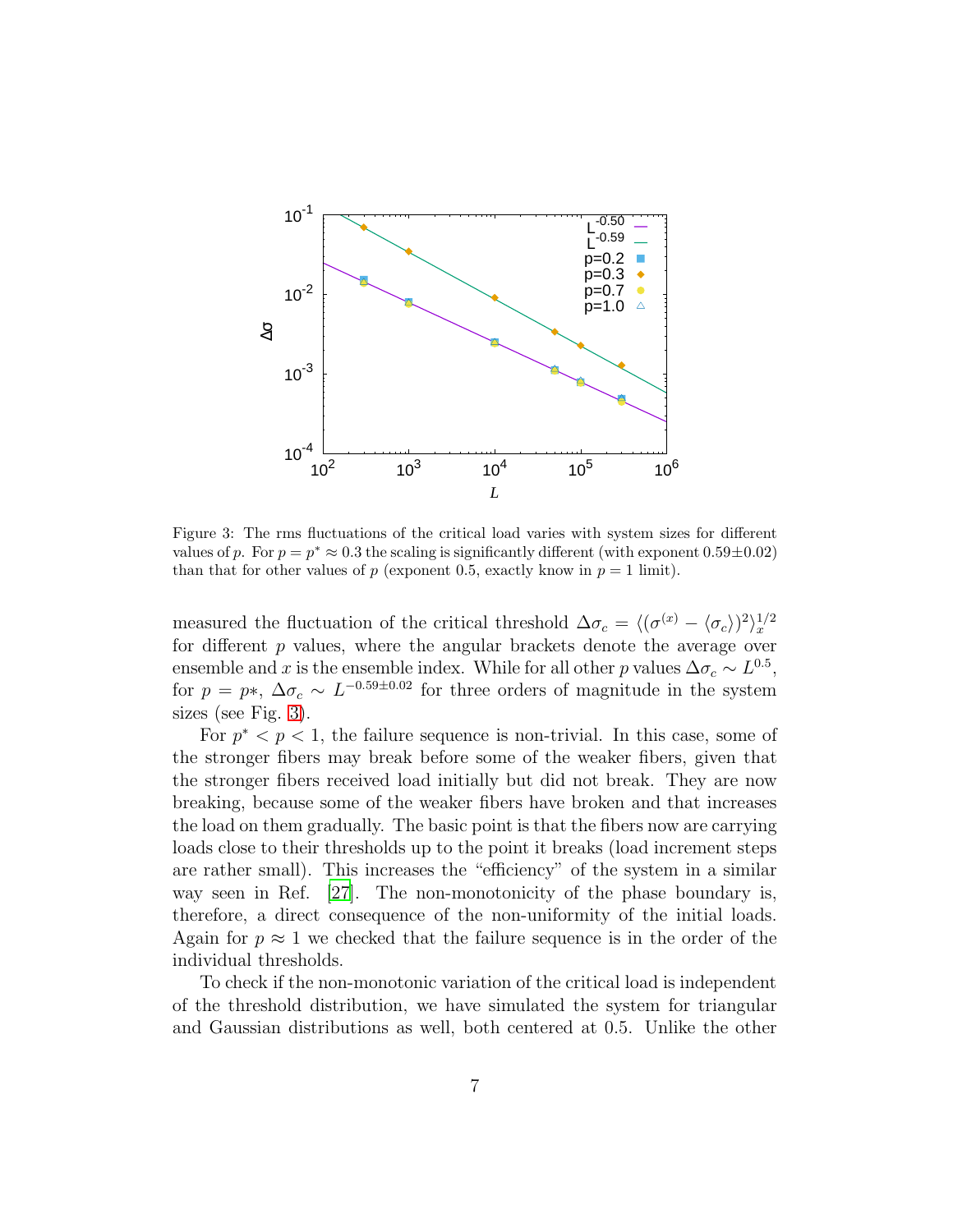

<span id="page-7-0"></span>Figure 4: The phase boundaries for the bi-modal threshold distribution version of the mean field model are shown for a given set of parameters. The simulation points are matching the analytical results precisely. The only departures in the small  $p$  limit is due to system size limitation.

distributions considered here, Gaussian distribution is essentially defined for all positive values of its argument. As can be seen from Fig. [2](#page-5-0) the failure threshold distribution shows the similar qualitative behavior of being nonmonotonic with the fraction of the system initially loaded.

## *3.2. Bi-modal threshold distribution*

To understand the non-monotonic behavior of the failure threshold with fraction of initially loaded system quantitatively, we consider a version of the model, where there are just two groups of fibers with relative probabilities  $c_1$ and  $c_2$  and having failure thresholds  $\sigma_1$  and  $\sigma_2$ , with  $\sigma_1 < \sigma_2$ . As before, p fraction of the system is loaded with load q. For a particular set of parameters  $c_1 = c_2 = 0.5, \sigma_1 = 0.25$  and  $\sigma_2 = 0.75$ , all the boundaries were evaluated and were matched with simulations (see Fig. [4\)](#page-7-0). The correspondence is perfect. The particular scenarios are detailed below:

**Scenario 1:** If q is so large that all the fibers to which the initial load is applied, are broken, i.e.  $q > \sigma_2$ . Then the total load is redistributed in the first step to all the remaining fibers, with load per fiber value  $pq/(1-p)$ . For the dynamics to continue, it must satisfy  $pq/(1-p) > \sigma_1$ , breaking all the weaker fibers. Finally, the total load falls upon the stronger fibers,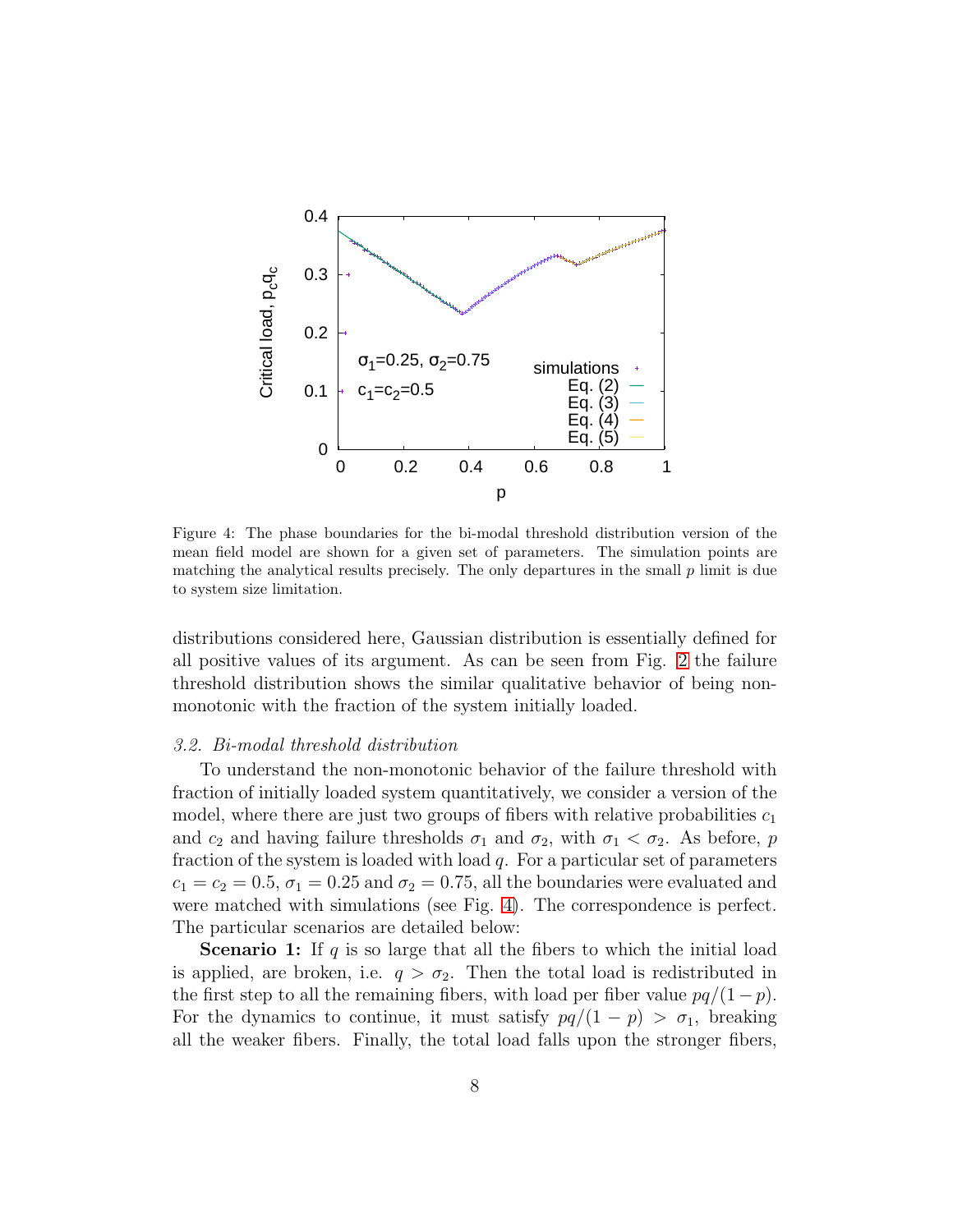which did not receive any load on the first step, giving a load per fiber value  $pq/(c_2(1-p))$ . The critical condition is when this becomes equal to the higher threshold:

<span id="page-8-0"></span>
$$
p_c q_c = \sigma_2 c_2 (1 - p_c). \tag{2}
$$

**Scenario 2:** If  $\sigma_1 < q < \sigma_2$ , then initially all the weak fibers receiving load will break. This will cause an increment of load per fiber value to all surviving fibers by an amount  $q_1 = pqc_1/((1-p)c_1 + c_2)$ , which means  $q_1$ load per fiber for the newly exposed fibers and  $q + q_1$  load per fiber for the  $pc_2$  fraction of fibers (stronger). Now, if  $q_1 < \sigma_1$ , but  $q + q_1 \ge \sigma_2$ , then all the stronger fibers having higher load break. Therefore, by now all the fibers that were exposed to the initial load have broken. The remaining system will now have the uniform load per fiber value  $pq/(1-p)$ . The system will break down completely when  $pq/(1 - p) > \sigma_1$ , causing the remaining weak fibers to break and then  $pq/c_2(1-p) \geq \sigma_2$ , causing the remaining stronger fibers to break as well. The second condition corresponds to the first critical line, and the inequality is therefore valid for higher values of pq, that we consider in this scenario. Then condition  $pq/(1-p) > \sigma_1$ , however, is a less stringent condition at this stage, and the critical line is given by the condition  $q + q_1 \geq \sigma_2$ , which translates into

<span id="page-8-1"></span>
$$
p_c q_c = \frac{p_c \sigma_2}{1 + \frac{p_c c_1}{(1 - p_c)c_1 + c_2}}.\tag{3}
$$

**Scenario 3:** As before, we start with  $\sigma_1 < q < \sigma_2$ , but in the second step one can have  $q_1 \geq \sigma_1$ , while  $q + q_1 < \sigma_2$ . Then all the weak fibers are eliminated from the system. The stronger fibers will bear loads  $q_1 + q_2$ or  $q + q_1 + q_2$  depending upon the stage at which they were exposed to loading, with  $q_2 = \frac{p(1-p)qc_1^2}{(1-p)c_1c_2+c_2^2}$ . The system will collapse completely when  $q + q_1 + q_2 \ge \sigma_2$  and  $pq/c_2(1 - p) > \sigma_2$ . If we put an equality on the second condition, it gives the first critical line, but  $pq$  here is higher here, so the inequality is trivially satisfied. The most stringent condition here is  $q_1 \geq \sigma_1$ , which translates into:

<span id="page-8-2"></span>
$$
p_c q_c = \frac{(1 - p_c)\sigma_1 c_1 + \sigma_1 c_2}{c_1}.
$$
\n(4)

Scenario 4: This is same as the scenario 3, except for the fact that the most stringent condition now becomes  $q+q_1+q_2 \leq \sigma_2$ , which translates into:

<span id="page-8-3"></span>
$$
p_c q_c = \frac{p_c \sigma_2}{1 + \frac{p_c c_1}{(1 - p_c)c_1 + c_2} + \frac{p_c (1 - p_c)c_1^2}{(1 - p_c)c_1 c_2 + c_2^2}}.
$$
(5)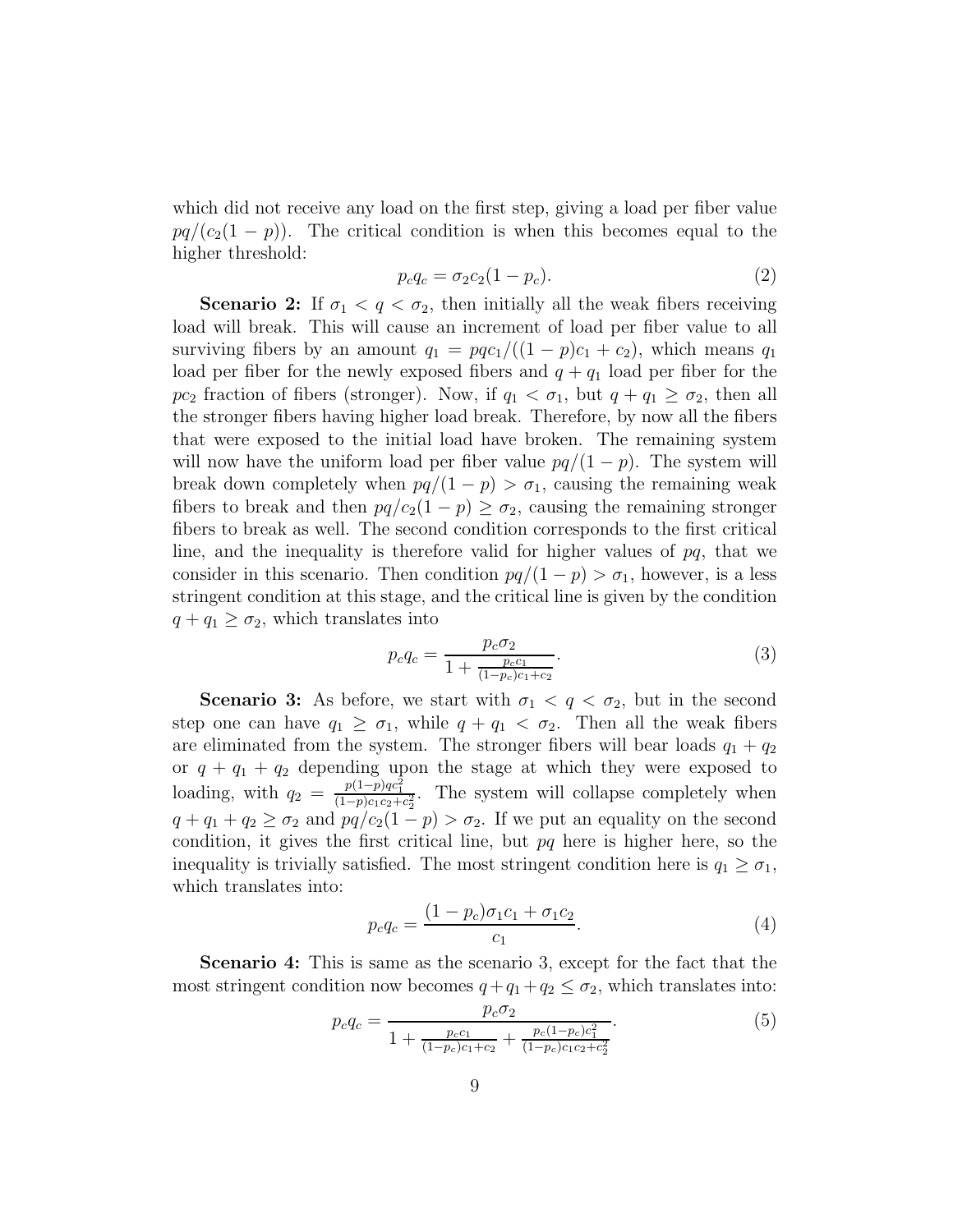

<span id="page-9-0"></span>Figure 5: (a) The critical lines for different values of  $\alpha$  for the one dimensional model. The non-monotonicity disappears for more localized load distributions i.e. higher  $\alpha$  values. Therefore, the correlations in the breaking sequence are either present in the real-space or in the threshold space. (b) and (d) shows the breaking sequence in the real space, with  $\alpha = 2.0, p = 0.6$  and  $\alpha = 0.1, p = 0.6$  respectively as a function of the number of redistribution steps  $\tau$  when the system is critically overloaded. For the more localized redistribution rule  $\alpha = 2$ , there is spatial correlation, but for  $\alpha = 0.1$  the breaking is random in real space. However, again for (c) and (e)  $\alpha = 2.0, p = 0.6$  and  $\alpha = 0.1, p = 0.6$ respectively, but this time the breaking sequences are shown when the fibers are arranged in ascending values of failure thresholds. Now for (e) a correlation is observed (as in the mean-field case), that does not exist for (c).

Finally, the crossover points between the lines can be obtained by assuming the continuity of the lines. Specifically, continuity between Eq. [2](#page-8-0) and Eq. [3](#page-8-1) implies a crossover point

$$
p^* = \frac{(1+c_2) - \sqrt{(1+c_2)^2 - 4c_1c_2}}{2c_1},\tag{6}
$$

the other solution is unphysical. Similarly, assuming continuity between Eq. [3](#page-8-1) and Eq. [4,](#page-8-2) the second crossover point can be obtained, which is

$$
p^{**} = \frac{c_1(\sigma_1 + \sigma_2) - \sqrt{c_1^2(\sigma_1 + \sigma_2)^2 - 4c_1^2\sigma_1\sigma_2}}{2c_1^2\sigma_2},\tag{7}
$$

again the other solution is unphysical. Finally, continuity between Eq. [4](#page-8-2) and Eq. [5,](#page-8-3) will give the final crossover point.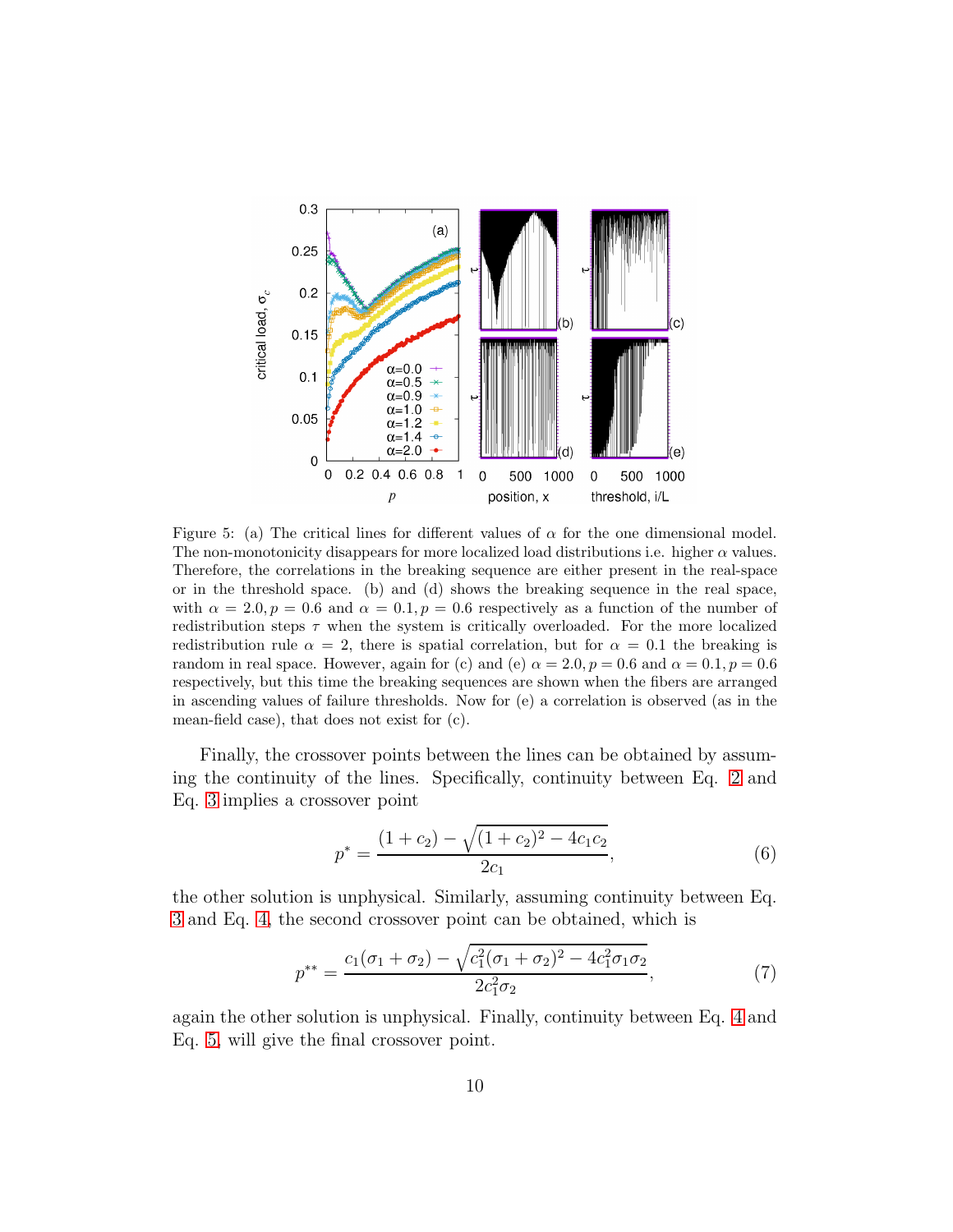

<span id="page-10-0"></span>Figure 6: The variation of the critical load with initial loaded fraction for different values of  $\alpha$  in the two dimensional model.

#### *3.3. One dimensional model*

A more realistic case is the one dimensional model with power-law load sharing. In particular, a fiber at site  $j$  will receive a load proportional to  $\frac{1}{|i-j|^\alpha}$  when a fiber fails at *i*. Fig. [5\(](#page-9-0)a) shows the variation of the critical load (scaled for the partial loading condition) with the fraction of the system loaded for different values of  $\alpha$ . The limits  $\alpha \to 0$  and  $p \to 0$  and 1 are the usual mean field uniform loading conditions. Other than that up to  $\alpha^* \approx 1$ , there is a critical value for p for which the critical load  $(\sigma_c)$  is minimum. For higher values of  $\alpha$ , i.e. when the load sharing is very much local, the minimum critical load appears for the limit  $p \to 0$ . In other words, for local load sharing limit of the model, the lowest critical load, for a given system size, is obtained when the entire load is concentrated initially on one fiber.

The reason for this can again be understood by looking at the breaking sequence of the fibers. Particularly, when the load sharing is localized, the breaking of the fibers become spatially correlated. The local stress concentrations play a dominant role, rather than the order of the failure thresholds. We demonstrate that by looking at the failure sequence in the real space or when they are arranged according to their failure thresholds. Note that the actual positions of the fibers are not changed at any time, just the failure sequence is noted according to their thresholds. In Figs.  $5(d)$  and (e), we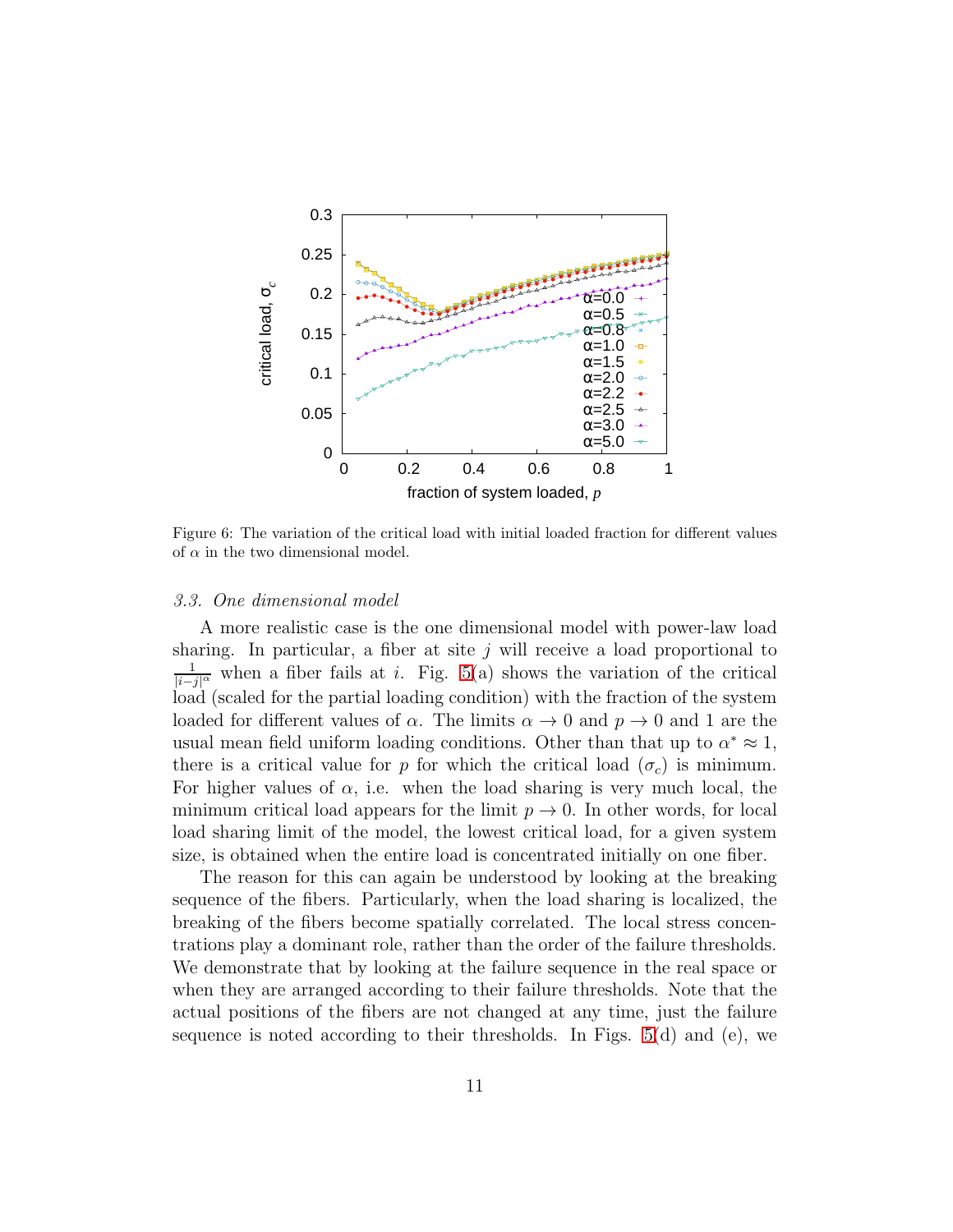have  $\alpha = 0.1, p = 0.6$ . In (d) the failure sequence is noted in the position space and there is no correlation. But in the threshold-ordered sequence (e), the correlation is clear and that is same as the one seen for the mean field case. Again, for (b) and (c), we have  $\alpha = 2.0, p = 0.6$ . In this case, a spatial correlation is clear in (b), where as in threshold-ordered space (c) there is no correlation (except for very early dynamics).

## *3.4. Two dimensional model*

The most general case is the above mentioned model executed for two dimensions. As before, a fiber at site  $r_j$  will now receive a load proportional to  $\frac{1}{|r_i-r_j|^{\alpha}}$ , when a fiber at  $r_i$  breaks. Fig. [6](#page-10-0) shows the variation of critical load as before. The minimum for a particular  $p$  value now disappears around  $\alpha^* \approx 2$  (see Fig. [6\)](#page-10-0). For smaller values of  $\alpha$ , the non-monotonic behavior of the failure threshold prevails.

Therefore, even for the finite dimensional versions of the model, as long as the load redistribution is wide enough, there exists a finite fraction for which is the critical load is minimum. This is possibly related to the fact that for broad enough load redistribution range, the finite dimensional model essentially behaves as the mean-field version. This is not entirely an obvious limit for the model, since even when the mean of the range is non-divergent, the behavior can be mean field like. For example, for two dimensions, such crossover happens for  $\alpha^* \approx 2.25$ , which is higher than the obvious limit  $\alpha = 2$  (see [\[16](#page-14-7), [24](#page-14-15)]). Therefore, existence of the non-monotonicity is also expected for the similar limits of the model, which is important for fracturing of elastic solids, although the precise crossover values differ as the measures are different here.

It is also to be noted that for power law load sharing, the initially chosen fibers that are carrying the initial load are chosen completely randomly. However, a spatial correlation in that choice, for example loading only a particular region of the system, can have significant effect on the overall dynamics of the system. One specific limit was studied earlier in Ref. [\[26\]](#page-14-18), where the initial load was applied only on one single centrally located fiber. Such spatial correlation and the possible correlation with the thresholds of the initially chosen fibers, can be interesting questions for future investigations.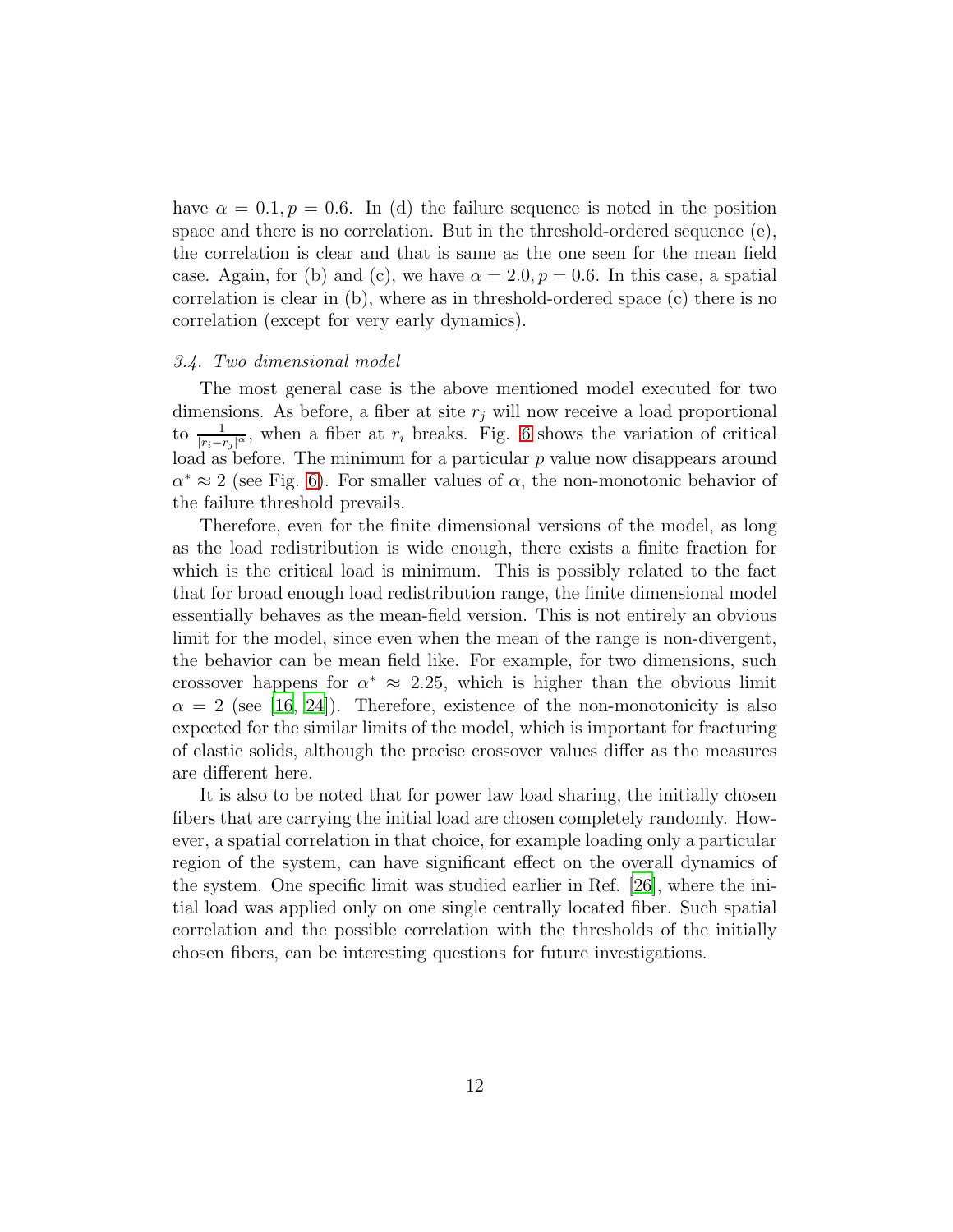## 4. Discussions and Conclusion

The fiber bundle model with random failure thresholds is a rich prototypical model for failure of complex materials. Due to its simple and versatile nature, it has found application in modeling various systems, from composite solids to power grids, road traffic etc. In this work we look at the failure strength of the model when the initial load is applied to a finite fraction of the system. We find that for the mean field, one dimensional and two dimensional versions of the model, the critical failure threshold or the load carrying capacity of the system is a non-monotonic function of the initially loaded fraction, as long as the load redistribution function is sufficiently wide. The non-monotonic variation remains qualitatively similar for different types of the threshold distributions of the fibers viz. uniform, triangular, Gaussian. The non-monotonic nature is suggestive in case of building redundancies for different systems. For example, it suggests that it is better to have the load distributed uniformly on all connections, if there are more than one connections between two nodes carrying some load (e.g. power grids, computer networks etc.). On the other hand, to facilitate a breakdown, the same amount of load when applied to a critical fraction of the system causes more damage than when applied uniformly or on a small fraction. It is also worth noting at this point that the initial choice of the  $p$  fraction of fibers was completely random in this case. However, a more educated guess, where at least some information about the failure thresholds of the individual elements are taken into account (see e.g. [\[27](#page-14-17)]), might improve the overall critical load.

The common reason for the non-monotonic behavior is the non-monotonic failure sequence of the fibers with respect to their respective thresholds. Particularly, a stronger fiber, if loaded initially, can break earlier than a weaker fiber that did not receive any initial load. This reversal of breaking sequence is generally known to reduce the overall strength of the system (see, for e.g. Ref. [\[27](#page-14-17)] with  $b > 1$  case). At the onset of this non-monotonic breaking sequence, when the failure strength is minimum, the fluctuation of the critical strength show a different scaling with system size as compared to the other values for the fraction of loading (see Fig. [3\)](#page-6-0). The basic mechanism of the failure strengths can be understood from a simple limit of the model (see Fig. [4\)](#page-7-0). However, this mechanism breaks down when the load redistribution is very local. Then the failure probability due to stress concentration becomes higher than any other fluctuations in the model. Nevertheless, the values of  $\alpha^*$  are somewhat different from what was found in Refs. [\[16,](#page-14-7) [17\]](#page-14-8) for which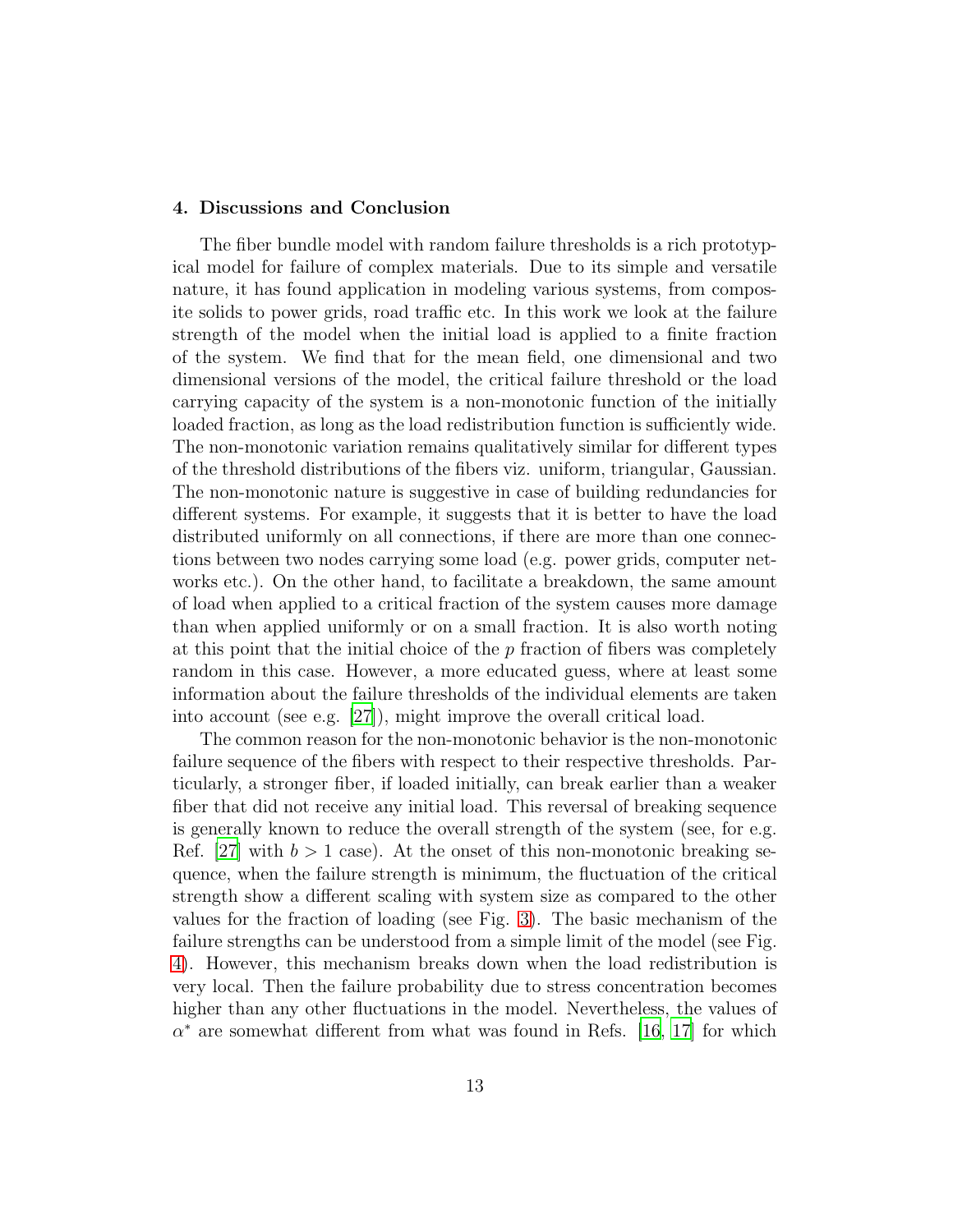the behavior of the models shifts from local to global critical behavior. That is, however, a different measure and do not necessarily correspond with the non-monotonicity of the critical threshold studied here.

In conclusion, we find that for random fiber bundle models, the failure point of the system varies non-monotonically with the fraction of the system initially loaded, assuming a constant total load is applied to the system. This behavior is valid for the mean-field, as well as the finite dimensional versions of the model. The results suggests that uniform application of the load on the entire system is better than having a concentrated load. This can shed light on the design of redundancies in various systems.

## Acknowledgements

PS thanks SERB project (Government of India) for financial support. SB thanks Humboldt foundation for financial support during part of the project.

## References

## References

- <span id="page-13-0"></span>[1] B. K. Chakrabarti and L. G. Benguigui, *Statistical Physics of Fracture and Breakdown in Disordered Systems* (Oxford University Press, Oxford, 1997).
- <span id="page-13-1"></span>[2] M. Sahimi, *Heterogeneous Materials II: Nonlinear and Breakdown Properties* (Springer, New York, 2003).
- <span id="page-13-2"></span>[3] S. Biswas, P. Ray, B. K. Chakrabarti, *Statistical physics of fracture, breakdown and earthquake* (Wiley, 2015).
- <span id="page-13-3"></span>[4] A. Garcimartin, A. Guarino, L. Bellon, S. Ciliberto, Phys. Rev. Lett. 79, 3202 (1997).
- <span id="page-13-4"></span>[5] D. Amitrano, J. R. Grasso, G. Senfaute, Geophys. Res. Lett. 32, L08314  $(2005).$
- <span id="page-13-5"></span>[6] D. Cohen, P. Lehmann, D. Or, Water Resource Res. 45, W10436 (2009).
- <span id="page-13-6"></span>[7] S. Pahwa, C. Scoglio, A. Scala, Sci. Rep. 4, 3694 (2014).
- <span id="page-13-7"></span>[8] Y. Zhang, O. Yagan, Sci. Rep. 6, 27625 (2016).